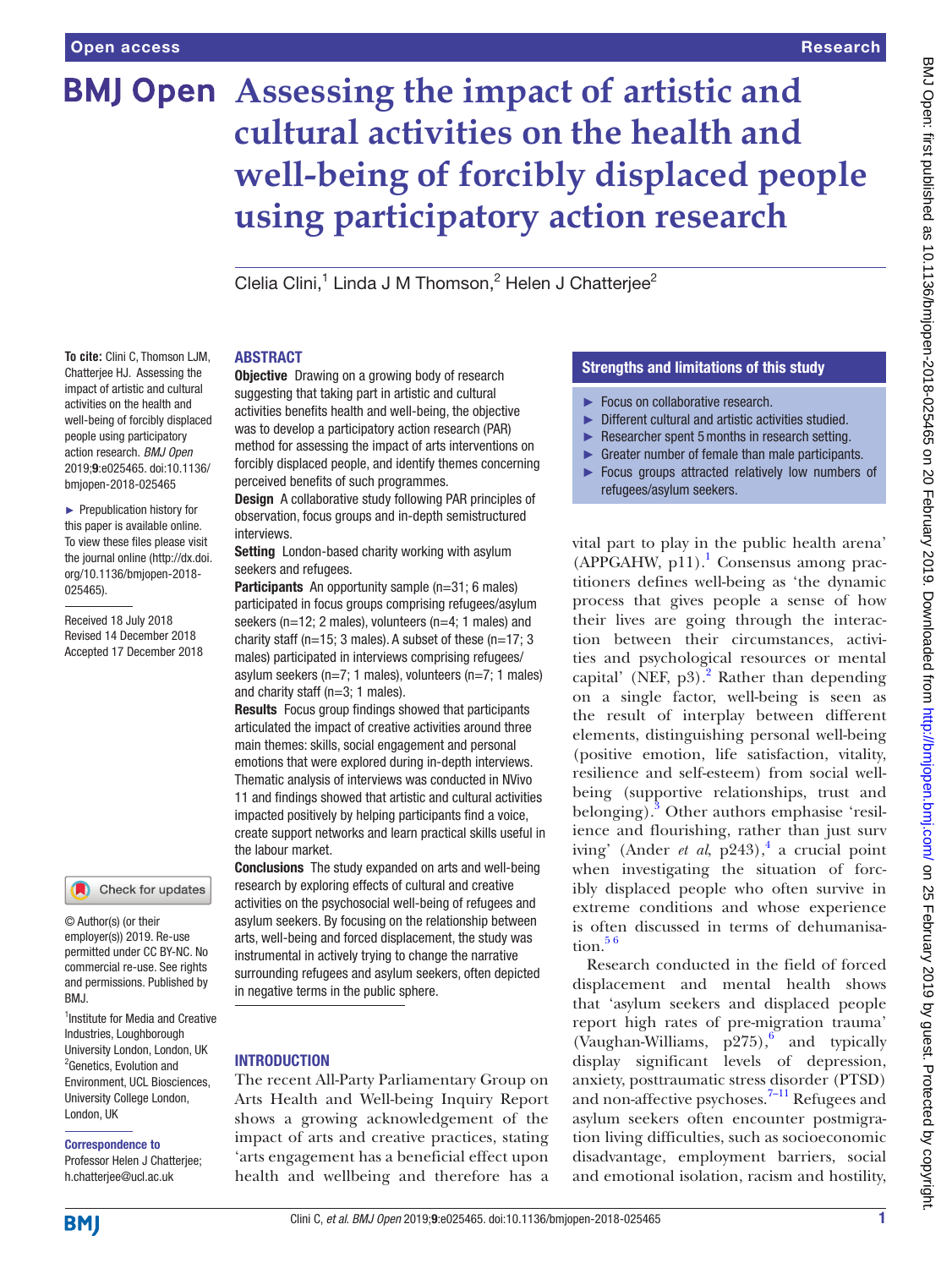experience of detention and uncertainty related to the asylum application process.<sup>[7–9 12](#page-8-5)</sup> If, as authors suggest, $13-17$ there is a strong link between mental health and socioeconomic conditions in terms of employability, income and housing, then the mental health of unemployed asylum seekers living on low incomes in poor quality housing is likely to be worse than that of the general population.

Arts-and-health practitioners believe that 'aesthetics act upon our senses to make us feel more, hear more and see more than we otherwise might… feelings are intertwined with mental, physical, spiritual and social health' (Prior, p4).[18](#page-8-7) Several studies explored the relationship between arts, health and well-being and a growing body of evidence suggests that cultural participation (including music, art making, theatre, dance, museum and heritage activities) enhances human health and well-being.<sup>[1 19–27](#page-7-0)</sup> Research conducted in museums-and-health, for example, suggests that 'museum and art gallery encounters can help with a range of health issues, enhance wellbeing, and build social capital and resilience' (Chatterjee and Noble,  $p286$ ).<sup>27</sup> According to research conducted in Norway with over 50000 adults, $^{28}$  participation in both receptive/ passive and creative/active cultural activities was significantly associated with good health, life satisfaction, and low anxiety and depression. Findings demonstrated how manual creative practices such as knitting had a positive impact on people suffering from depression and posttraumatic stress disorder because 'the movements involved in knitting are bilateral, rhythmic, repetitive, and automatic' (Cuypers *et al*, p40).<sup>28</sup> The authors attributed the positive mood of knitters to enhanced production of serotonin resulting from repeated movements, and that bilateral processes appeared to engage brain capacity and facilitate a meditative-like state more readily than unilateral ones. Although creative activities are seen to provide major benefits for refugees and asylum seekers, researchers have become 'increasingly conscious of the value of recording and analysing what has been happenin g' (Robjant *et al*, p1)[.8](#page-8-10)

The current study was conducted in the light of mental health and arts-in-health/museums-in-health evidence, and the large number of organisations that engage migrants, refugees and asylum seekers in the arts, with nearly 200 of these in the  $UK<sup>29</sup>$  The current research was conducted at the Helen Bamber Foundation (HBF), a charity offering support to refugees and asylum seekers as victims of torture and human rights violations. HBF adopts a holistic approach to support its clients that includes cultural activities within a threephase model of integrated care comprising stabilisation (medical and legal support), intervention (trauma-focussed therapy and general psychological care) and integration (attending the creative, computing and English classes, and interacting with other clients). The model is based on the needs of refugee/asylum seekers who often require assistance on several fronts (eg, psychological support might not be effective if a person does not have a place to sleep or lives in a dangerous situation, though

giving people a place to sleep is not enough to overcome trauma). Their creative arts programme (CAP) led by volunteers includes art (painting and drawing), photography, textiles (dressmaking and knitting) and singing, and is attended by c.100 clients. The study took the view that arts participation would enhance the sense of wellbeing by allowing participants to form meaningful relationships based on trust and mutual support (improving social well-being) and enhance self-esteem and self-confidence (increasing personal well-being).

To provide voice and agency for participants, the study used a collaborative approach to explore client experiences of creative activities with HBF clients, staff and volunteers acting as coresearchers. The research was operationalised according to the principles of participatory action research  $(\overrightarrow{PAR})^{30}$ <sup>31</sup> as a 'way of opening up space for dialogue and conversation' (Nicolaidis and Raymaker,  $p28$ ,  $\frac{32}{3}$  aiming to 'understand and also improve a particular situation' , [32](#page-8-13) both pertinent aspects when working with displaced people. The PAR approach encourages an active contribution in the production of knowledge within a collaborative framework, empha-sising 'equal partnerships' (Daykin and Stickley, p167), [33](#page-8-14) and the 'role of the participant in the design, implementation, and dissemination of the research' (Vaughn and Jacquez,  $p78$ ).<sup>34</sup> The collaborative character of PAR is grounded in efforts to 'democratise the research process' (Blumenthal,  $p3$ ), $35$  so 'equal weight and consideration is given to the contributions of both the community and academic partners' (Braun and Clarke,  $p170$ )<sup>36</sup> again valuable for everyone involved but specifically refugees/ asylum seekers. One of the pillars of PAR, especially when community-based is ownership.<sup>[37](#page-8-18)</sup>

By offering equal weight to client contributions focusing on the relationship between forced displacement and arts participation, the study aimed to empower participants by developing their sense of ownership in the project. Through collaborative working between the charity, displaced people and academics, the purpose of the research was to codevelop a methodological approach to address the needs of refugees/asylum seekers and to coproduce interview questions that could be applied in the UK and international settings. The objectives were to expand on arts-in-health and collaborative research approaches by exploring the benefits of engagement in cultural and creative activities on the health and well-being of forcibly displaced people and contribute to the current debate on migration and public health.

# **METHOD Design**

Qualitative research conducted comprised observation, focus groups and one-to-one semistructured interviews with clients, volunteers and staff as coresearchers within a collaborative PAR approach.<sup>38</sup>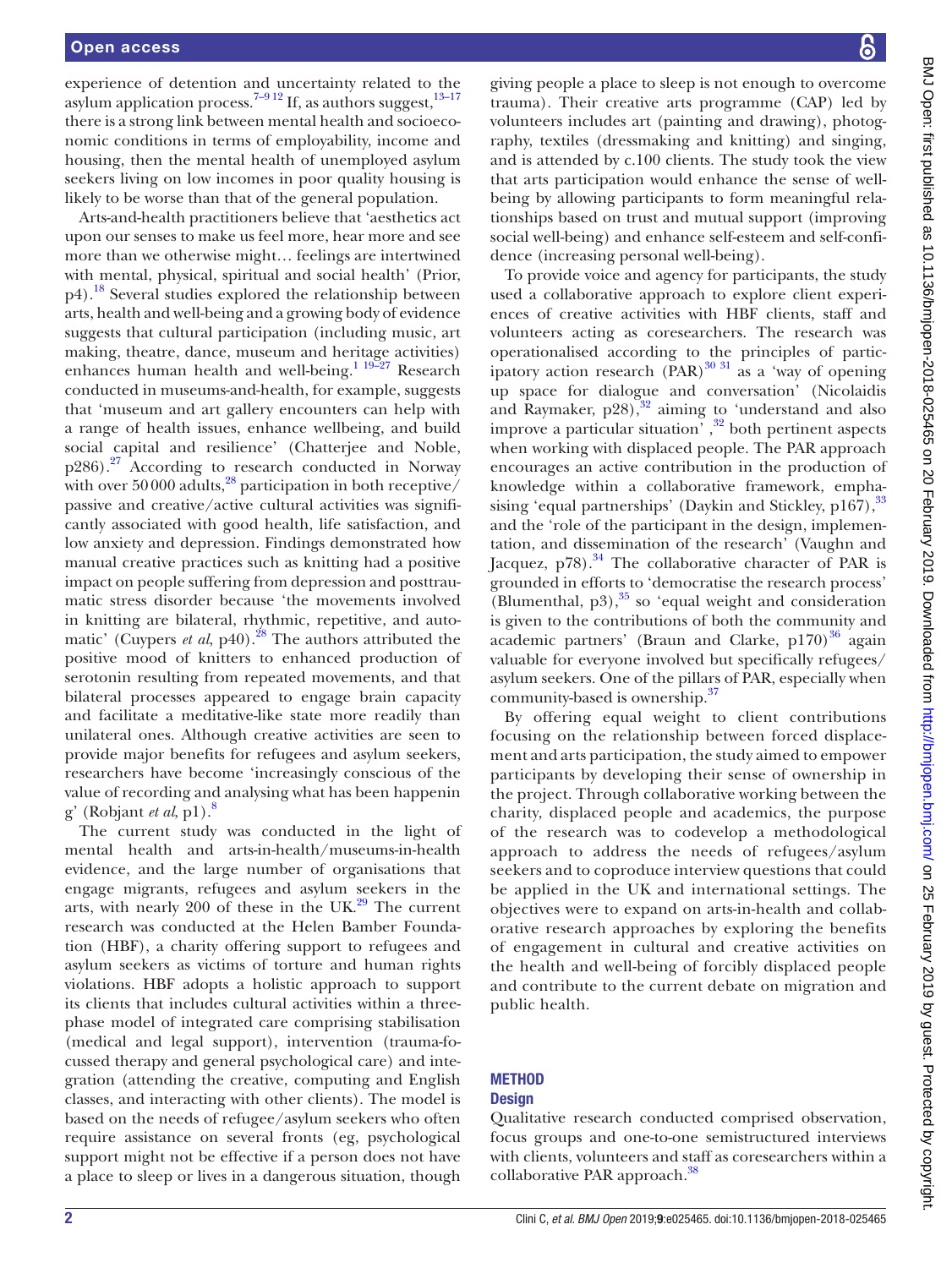# **Participants**

The study recruited an opportunity sample of volunteer participants through information leaflets and contact details in reception. Clients were approached by the researcher using two recruitment criteria: (i) clients had received therapy for at least 2years prior to the research and had entered the integration stage of the model of integrated care; this meant that though still vulnerable, clients had established a therapeutic relationship of trust enabling them to form safe relationships in the wider community and move forward with their lives; and (ii) they had attended at least one of four CAP groups (art, photography, singing and textiles) for around 2years. All participants spoke English sufficiently well to participate having attended English classes for about 2years as part of integrated care. In total, 31 (6 males) participants volunteered for the study and attended focus group comprising 12 (2 males) refugees/asylum seekers, 4 (1 males) volunteers and 15 (3 males) charity staff. Of these, 17 (3 males) participated in interviews comprising 7 (1 males) refugees/asylum seekers, 7 (1 males) volunteers and 3 (1 males) staff.

# Patient and public involvement

HBF staff were instrumental in the application for research funding and collaborated with the researcher to determine the study's objectives. HBF clients were involved in the recruitment process by recommending that other clients join them in the research, though the researcher ensured that they matched recruitment criteria (above). In keeping with PAR, research questions and outcome measures concerning the effects of cultural and creative activities on the psychosocial well-being of refugees/ asylum seekers were determined by coresearchers (HFB clients, volunteers and staff) with differing involvement depending on their role at the charity. Focus groups and interviews gave voice to clients' priorities and preferences but, due to their vulnerability, no personal information was requested as the process of remembering could have been difficult.<sup>7 10</sup> Although some participants mentioned personal issues and experiences, they were not encouraged to do so. Data generated by coresearcher involvement in the research collaboration informed focus groups, in turn focus group outcomes led to the development of questions for the in-depth interviews to follow. In addition to participation in focus groups and interviews, a core group of seven coresearchers (three clients, two volunteers, two staff, with one male per category) were involved in design of the interview guides, discussion of emerging themes and dissemination of the research findings to other participants for verification and comments, in accordance with PAR principles.<sup>33</sup> The results of the research were fed back to everyone involved with HBF through ongoing communication with the researcher, an internal report lodged at the charity, and an end-of-project event.

# Data collection

Data collection carried out by the location-based researcher consisted of three stages: stage 1 (months

# Box 1 Focus group questions

#### <span id="page-2-0"></span>**Clients**

- 1. Why do you like the Helen Bamber Foundation (HBF) creative arts programme?
- 2. How would you gather information or evidence about the benefits of artistic activities?
- 3. Which creative arts classes have a positive impact on the lives of refugees?

Circle the option(s) that you think work best or add another one. Arts and Crafts Drawing Films Knitting Photography Singing Textiles.

# **Volunteers**

- 1. Why do you volunteer at the HBF?
- 2. How do you think your group benefits clients?
- 3. How would you collect evidence on the effects of participating in artistic activities?

**Staff** 

- 1. Why do you recommend clients to attend creative arts groups?
- 2. What do you think are the benefits of attending arts groups?
- 3. How would you collect evidence on the effects of participating in artistic activities?

1–2) participant observation; stage 2 (months 3–4) focus groups and stage 3 (month 5) semistructured interviews. In stage 1, participant observation was used as a starting point 'for studying how organisations work, the roles played by different staff and the interaction between staff and clients' (Pope *et al*, p32).<sup>38</sup> The researcher attended creative classes for clients and spent a day a week working from HBF (12–15hours per week) to determine the nature of focus groups. In stage 2, four focus groups were held, first and final with clients (n=8, n=4, respectively), second with volunteers (n=4), and third with staff (n=15). In the focus groups, participants were asked to discuss research questions ([box](#page-2-0) 1) involving ways of gathering information on the impact of creative activities, and reasons for attending groups (or in the case of volunteers and staff, reasons for involvement). All focus groups were organised informally to facilitate development of discussion among participants and allow an exchange of experiences and ideas. Ideas that emerged during focus groups laid the basis for first drafts of interview questions, tailored to clients, volunteers or staff [\(box](#page-3-0) 2). In line with the collaborative ethos, drafts were circulated to receive feedback from coresearchers prior to the interview stage, and volunteers and staff were consulted and asked to provide comments and suggestions for interview questions. For stage 3, clients  $(n=7)$ , volunteers  $(n=7)$  and staff  $(n=3)$ participated in interviews with the researcher using a semistructured format to allow free expression within the research constraints and limit potential research bias.<sup>30 39</sup>

# Data analysis

A first informal thematic analysis was conducted by the researcher while writing field notes consisting of a chronicle of descriptive rather than analytic events both observed and provided by coresearchers as the 'raw material of the research' (Kemmis *et al*, p38).<sup>[30](#page-8-12)</sup> The process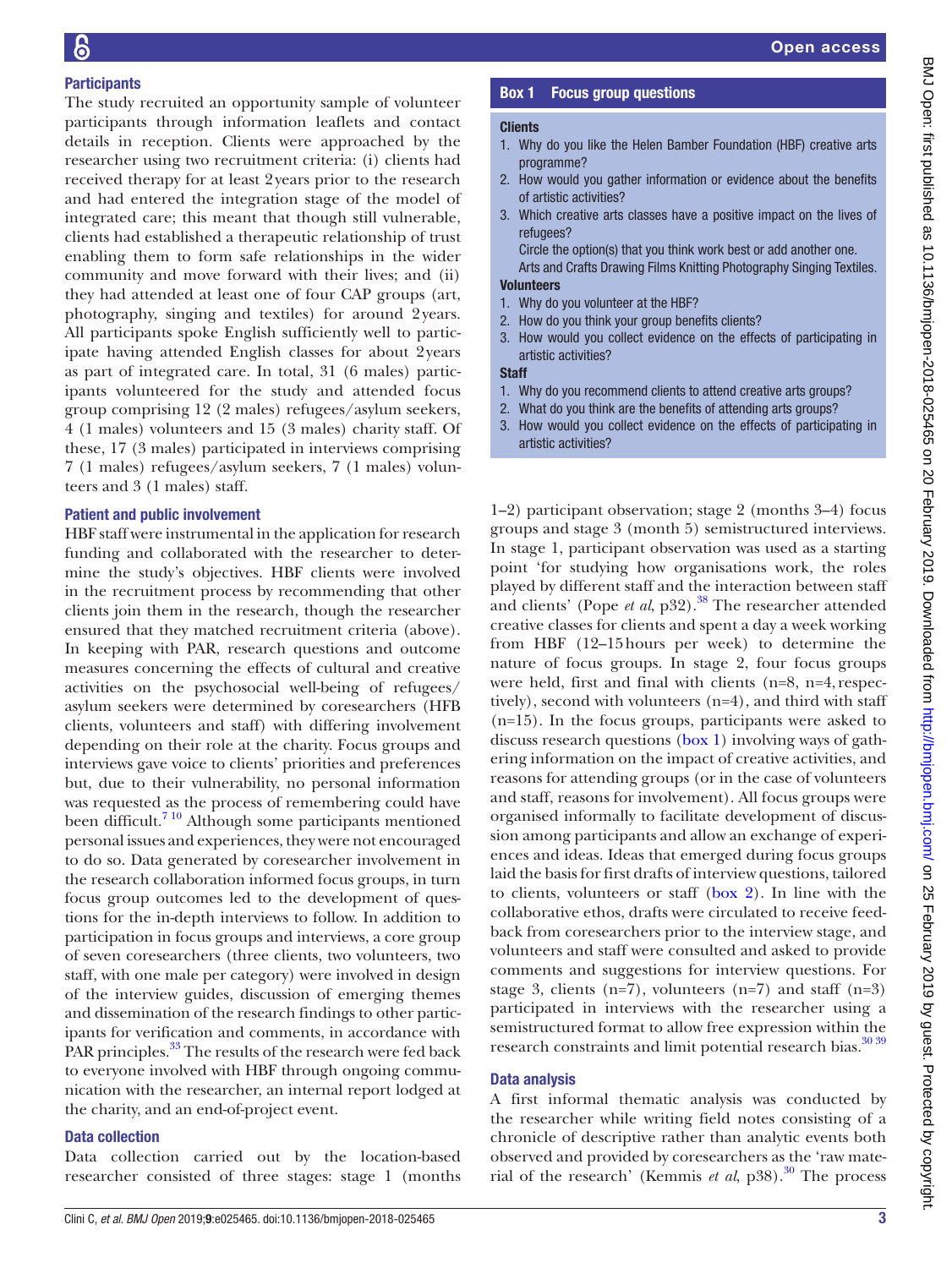# Box 2 Interview questions

# <span id="page-3-0"></span>**Clients**

- 1. How long have you been attending the creative arts programme (CAP) classes for?
- 2. Which groups do you attend?
- 3. Why did you choose this/these groups(s)?
- 4. What do you like the most about these groups?
- 5. Is there anything about the groups that you find difficult?
- 6. Anything you would like to change?
- 7. Is there a group you prefer? Which one? Why?
- 8. How do you feel when you attend this group?
- 9. Do you think there are benefits of attending these groups? If so what are they?
- 10. During our previous meeting, it emerged that participants feel that groups allow them to learn new or improve already acquired skills. Do you agree? Have you learnt any new skill? And what do you think about the possibility of learning new skills? (How does that impact your life?)
- 11. Another element which emerged during our meeting is that people enjoy the social aspect of these groups: meeting people and finding new friends. What do you think about this? [supporting questions: do you like being around other people? Why? What happens when you attend a session? Have you made new friends? How do you feel about that?]
- 12. Among all of the reasons why you enjoy attending the creative arts group, which one is the one that you feel strongest about?
- 13. Why do you keep attending?
- 14. If you could compare the way you were feeling before joining any of these activities and the way you feel now, would you say you feel any different? Explain.
- 15. Creative activities of course are part of the support that Helen Bamber Foundation (HBF) offers to its clients. Do you think that you would feel the same about yourself today even without attending these creative activities groups? Why?
- 16. Do you think that taking part in these creative activities has had any influence on the way you see yourself? And the way you see yourself in London?
- 17. If you were to recommend someone to join a group, what would you say?

#### Volunteers

- 1. What do you teach?
- 2. How long have you been volunteering for?
- 3. Why did you decide to volunteer?
- 4. How did you learn about the HBF?
- 5. What do you think your group offers clients?
- 6. What are the main challenges you face/have faced as a volunteer?
- 7. Do you find it difficult to engage clients in the activity you coordinate? What do you think clients like about the way you (and your colleagues) handle the sessions? Is there anything that clients do not like?
- 8. How would you describe a typical session?
- 9. What do you think people like *the most* about your group?
- 10. Do you ever discuss emotions with clients? Or their personal situation?
- 11. Look at the notion of well-being defined by NEF (New Economics Foundation):

*Well-being as 'the dynamic process that gives people a sense of how their lives are going through the interaction between their circumstances, activities and psychological resources or mental capital.'* (NEF 2008, p3)

**Continued** 

# Box 2 Continued

According to the NEF, there are different components to well-being, such as:

'Personal wellbeing (emotional wellbeing, satisfying life, vitality, resilience, self-esteem and positive functioning) and social wellbeing, including supporting relationships and trust and belonging.' (NEF 2009)

- 12. Do you think that the activity you lead has any impact on the well-being of clients? Elaborate.
- 13. If you were asked to recruit people for your group, what would you say to convince them to join?
- 14. Would you use different words to promote your group with men and women? Why?
- 15. Do you think that your group makes a difference in the lives of clients? How? Why?
- 16. And what about your own life? What is the impact of your volunteer activity on your own life?

#### **Staff**

- 1. How long have you been working at HBF for?
- 2. Why did you decide to work here?
- 3. What is your role?
- 4. As part of your work, do you have any direct contact with clients?
- 5. Could you say a few words on your relationship with clients?
- 6. How would you describe your own experience at HBF so far?
- 7. What are the main challenges that you face/have faced in your position?
- 8. Do you think that your own gender influences the ways in which clients relate to you?
- 9. In your position, do you discuss clients' personal situations and feelings?
- 10. If so, do you think that the cultural background of clients affects the way in which you discuss emotions? If it does, how and why?
- 11. What are the main challenges of discussing emotions with clients?
- 12. Could you say a few words on the Model of Integrated Care? Do you think it works? And if so, why?
- 13. Do you recommend clients to attend any of the CAP groups? What do you say in this case?
- 14. What role do you think cultural and creative activities play in the recovery of clients?
- 15. Are there any particular activities that, in your opinion, are more popular with clients?
- 16. Would you say that the programme makes a difference in the lives of clients? If yes, please elaborate.
- 17. Have you witnessed clients benefiting from their own participation in the creative arts programmes? If yes, in what ways?

of transcribing notes was used to identify key points connected to the research question. This preliminary analysis informed focus group topics where points were discussed more in detail. After the first round of focus groups, all notes were compiled into a word document and repeatedly read by the researcher and coresearchers to search for recurring topics and themes. Thematic analysis of focus group outcomes were explored in detail during interviews. All interviews were recorded and transcribed to become familiar with the data and begin the coding process. $37$  All details in the transcripts were recorded verbatim (eg, sighs, laughter, silences and tears) as their exclusion could have changed the meaning expressed.<sup>30</sup> Transcriptions were uploaded into NVivo11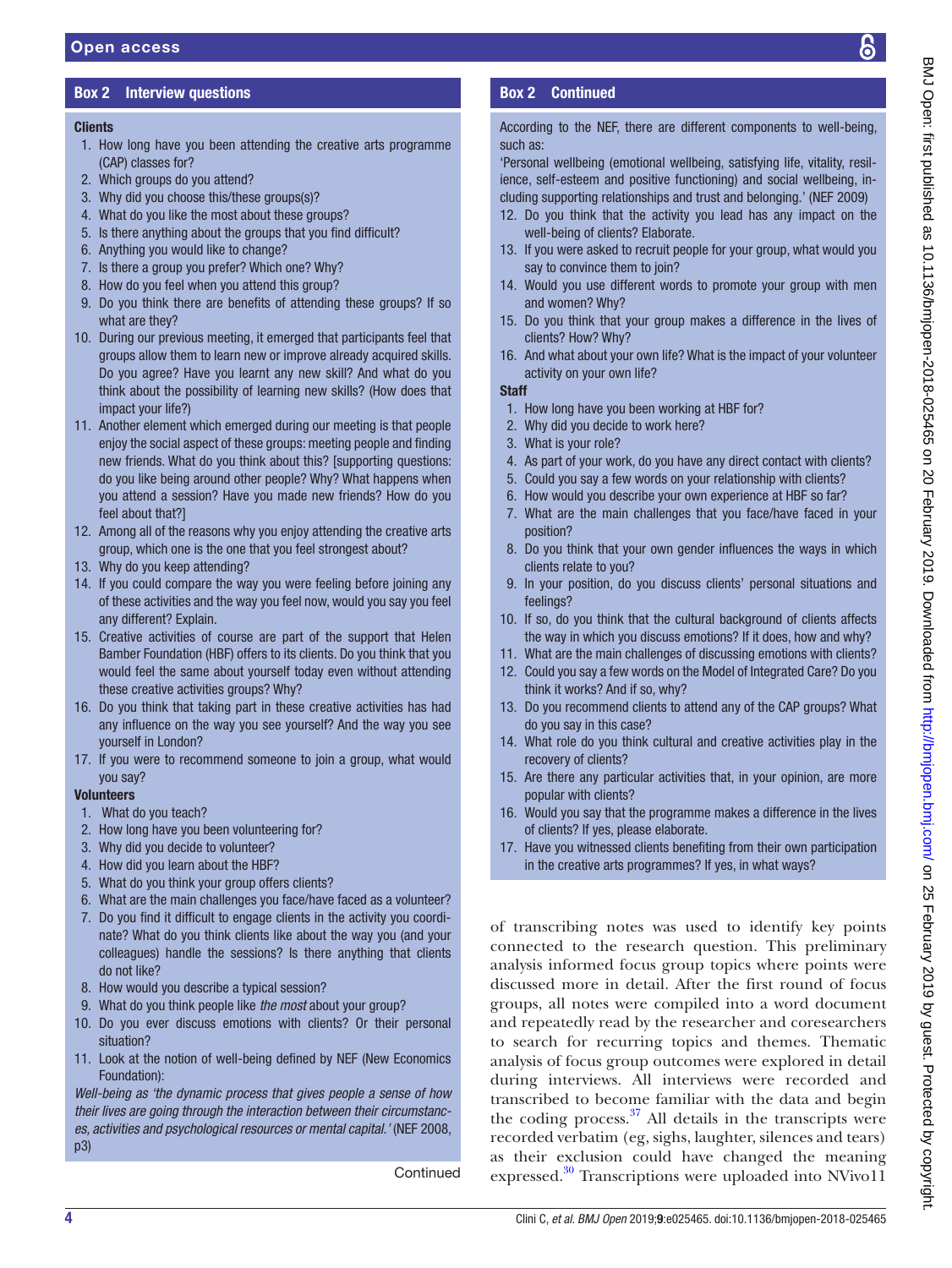to produce nodes from coding-relevant concepts. NVivo's word frequency query facilitated the search for keywords (including stem words and synonyms) grouped under the same theme. The text search query provided a comprehensive analysis of data. After coding of data into initial themes, $37$  a review of themes followed to refine the analysis.

### **RESULTS**

#### Focus groups

Focus group data were analysed using thematic analysis (NVivo11). Findings showed consistency in the way all HBF participants (clients, volunteers and staff) articulated their reflections on the impact of creative activities. The benefits of creative activities were highlighted in clusters emerging from around three main overarching themes: 'skills', 'social aspects/friendships' and 'mood-personal sphere'; the latter subdivided into 'brain' (creative thought processes), 'routine', self-expression' and 'confidence'. During focus groups, coresearchers were asked to write answers to the questions posed, and a collective discussion followed. Clients responded consistently about benefits of the creative programmes. One client listed 'Activities help my brain think about other stuff and keep me busy and relaxed. You can't think about bad things. To learn more skills. I can use skills to help others'.

Learning new or improving existing skills was a key theme emerging out of focus groups, as skill development appeared to change clients' perceptions of their status; as a female volunteer at HBF for 2years suggested 'participants do not feel assessed as clients, they are just learners or artists. These groups paved the way for identifications different from being a victim, a refugee or an asylum seeker'. Clients also mentioned how acquiring new skills was an important factor in improving self-esteem; one client wrote about attending CAP 'Give me confidence. Make me feel good and useful. Change my mood. Learn new things and meet people. Improve my skills. Give me hope to lead a better life'.

Learning new skills was a benefit connected to the second theme that emerged during focus groups, the social aspect. It allowed people to meet others in similar situations and create friendships and/or a support network; as a client wrote 'Allows me to feel included. Safe environment. Improves my mood. Learn new skills. Gets me out of the house. Meet new people'. Staff too recognised the social aspect of activities as a major benefit, with one suggesting 'in these groups, clients learn to have balanced, reciprocal relationships, which they have not experienced before or for a long time given their experience of violence (trafficking). They provide clients with an alternative identity, that is, they are not simply victims here, they are learners, artists, dressmakers, etc.' Similar themes emerged in the volunteer focus group during which a relatively new male volunteer involved of 4months was impressed by the solidarity between clients, emphasising the benefits of the 'feeling of belonging to

a group' and 'strong support that people receive from other members'.

The third and final theme that emerged when discussing the benefits of CAP the mood-personal sphere. Staff commented on the mood enhancing benefits of CAP for people with PTSD; one staff member observed 'creative activities allow clients to momentarily leave out their problems or memories, by focusing on a particular activity they cannot think about anything else'. The focus group with staff emphasised that being busy in the company of others allowed clients to feel safe and not to dwell on their own situation. In concentrating on learning new skills, clients blocked out (although for short periods) memories of the past. Importantly, responses illustrated that focus group participants perceived their involvement as beneficial at multiple and overlapping levels. Enhancement of mood appeared to derive from not only meeting new people, forging meaningful relationships and feeling part of a group but also connected to a growing self-confidence and self-esteem experienced as clients acquired new skills.

#### Interviews

During interviews, clients elaborated on practical and social skills, and commented on the positive effect of attendance on their mood and emotion:

Practical skills: learning new practical skills or improving those previously learnt emerged strongly among asylum seekers without the right to work. As a client pointed out:

I have learned a lot of skills: I've learned sewing, now I'm learning art, I can do better, before I didn't know how to draw a person, to mix colours, you know such things… so you keep on learning, slowly by slowly, then in the end you find yourself, you're a professional, so that is very great… to me… I like to come, always and attend, and listen to what they tell me, and I do it.

Or, as another client explained:

I've learned new skills […] and you can never waste your time learning new skills. New skills always help you in your life, always. So, everything I've learned will help me. You think like 'film club, learning how to edit, etc.'. People pay people on YouTube to edit their films, and I'm, like, I could just do my own, if I wanted to have a YouTube channel, I can do my own.

Skill improvement provided a sense of achievement and improved self-confidence, talking about learning new skills, one client observed:

When you are in this situation it feels like life has, in a way, stopped. And you can't do anything to change it. But by doing all this activity you feel, or I felt … it was like, you know, that I was learning something in my life, rather than just waiting.[…] For instance, if I go for a job somewhere, where you have to write what skills you have, so I could include all of this. I mean I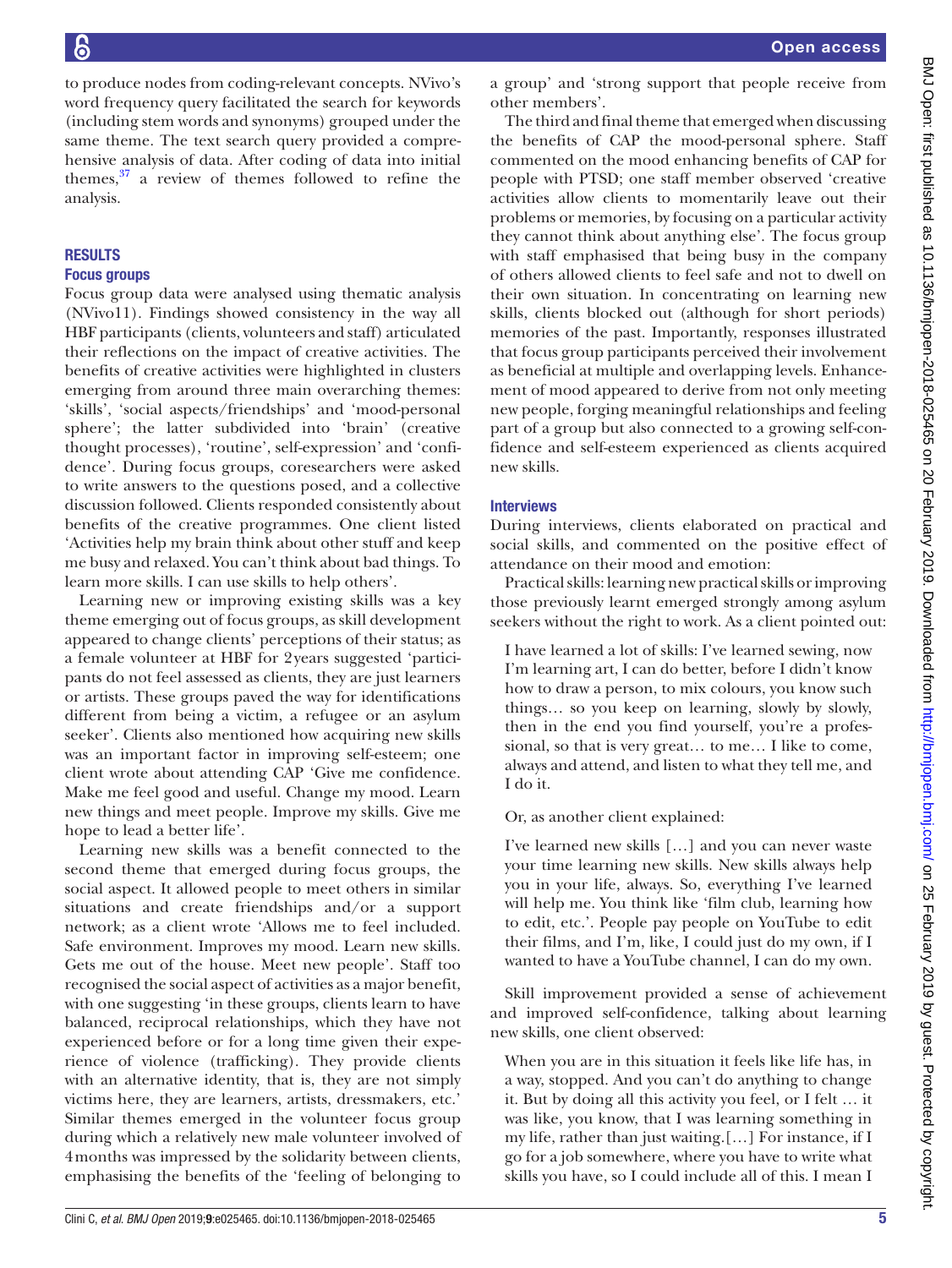don't have a certificate or, like, proper qualifications, but I've all those skills, so I feel like, it is, in a way, impressive? Because you feel like, you know, rather than just waiting and not doing anything, you have been learning.

The sense of self-improvement associated with learning skills was linked to the perception that by learning, clients were preparing themselves for a new life when they would be allowed to live and work in the UK, countering the perception that life for them had stopped and giving them something to look forward to. The process of skills learning was not simply a vertical one; peer learning was equally important, stressing the importance of social aspects.

Social skills: the opportunity to overcome social isolation and create a social network emerged as one of the benefits of creative engagement. As one client indicated:

The groups changed me because you know when I come, I feel lonely and doesn't have anybody. I was lonely I don't even know whether there will be a home from morning to live in. But when I started coming these groups, I told you I feel active, I feel coming to see people, that I speak to. I don't even know how to communicate with people before. I told you because of my coming here I now feel to communicate to people. Before I never communicate to people, I don't know how to do it. And I don't know how to play with people. But these groups make me now taught me: play with people, to meet me.

The client expressed the difficulties of establishing new relationships and the feeling that the group was a place in which they could regain this ability to connect with other people. The social aspect was an important point reiterated in all interviews; fellow clients were described as 'friends' but also as 'brothers and sisters'. Arts activities allowed clients to create a community characterised by solidarity, as one client explained:

If you're in a situation where you've been completely isolated from people for a while and you just don't know who to trust, or to be around people, it's one of those spaces where you can get to meet people, socialise, and actually make friends.[…] And these friendships do last. A life-time, because you understand what the person has gone through, you don't have to explain a lot, you know, they just know that you've been through something terrible.[…] So, it's easier when you have people here who just understand what you've possibly been through.

This remark connects with the observation that 'engagement in participative creative arts activities in communities can help to build social capital, address loneliness and social isolation, and build personal confidence and a sense of empowerment' (Staricoff,  $p32$ ).<sup>25</sup> The awareness of experiencing similar situations makes clients feel free

to share their own experiences with one another but also not to, if they did not feel like opening up:

There is a sense of community: you know you go there, you know there are people like you in the same situation you're not going to be judged, so it's that sense of community: we know what's going on, we don't have to talk about it.[…] It's a distraction from immigration and we know we are all going through it, but we don't have to talk about it. There are other things going on in life, and we talked about, for example in the art group, the works we produced and what we could do, what we could achieve and get inspired by each other's work.

Again, this remark introduced the third broad theme which emerged out of the interview analysis, which was the impact of creative arts on personal mood and emotion.

Mood and emotion: learning or improving skills while forging long-lasting relationships in a context of deep social isolation (outside of HBF), inevitably had a substantial impact on mood and emotion. In discussing this aspect of creative arts, interviewees focused particularly on how groups allowed them to have a routine, a 'luxury' one client said 'when you can't do nothing but waiting for the government to decide on your right to stay in the country'. Routine combined with skills learning/ improving was thought to have a positive impact on clients' mental health; 'having something to do' and 'something to look forward to' were recurrent expressions during interviews. As one client noted:

I used to come here every day of my life: Monday, Tuesday, Wednesday… because I don't have anywhere to go, so I just come here, and I attached myself to the groups, we met, we talk, we… then I've gone to knit, I've gone to do computer, reading, many things I learnt here, so I just like it.

Another client elaborated further:

It's something that I look forward to. One thing you have to bear in mind is that I am not working, and I am not studying, you know, so it was the only thing that I would look forward to because it was something to do, otherwise I would just be at home, doing nothing, you know, feeling very sorry for myself, getting upset all the time. I mean I still feel that way but at least there's something to look forward to, when you don't have hope or something to look forward to, it increases your depression levels, so for me it's helped me greatly.

This statement describes the social and emotional isolation as part of postmigration living difficulties. The routine of classes, together with an awareness that others in similar situations would attend, provided comfort to clients, countering feelings of isolation:

There is nothing else for you and it's also a way of, like, using your time wisely, 'cause at the end of the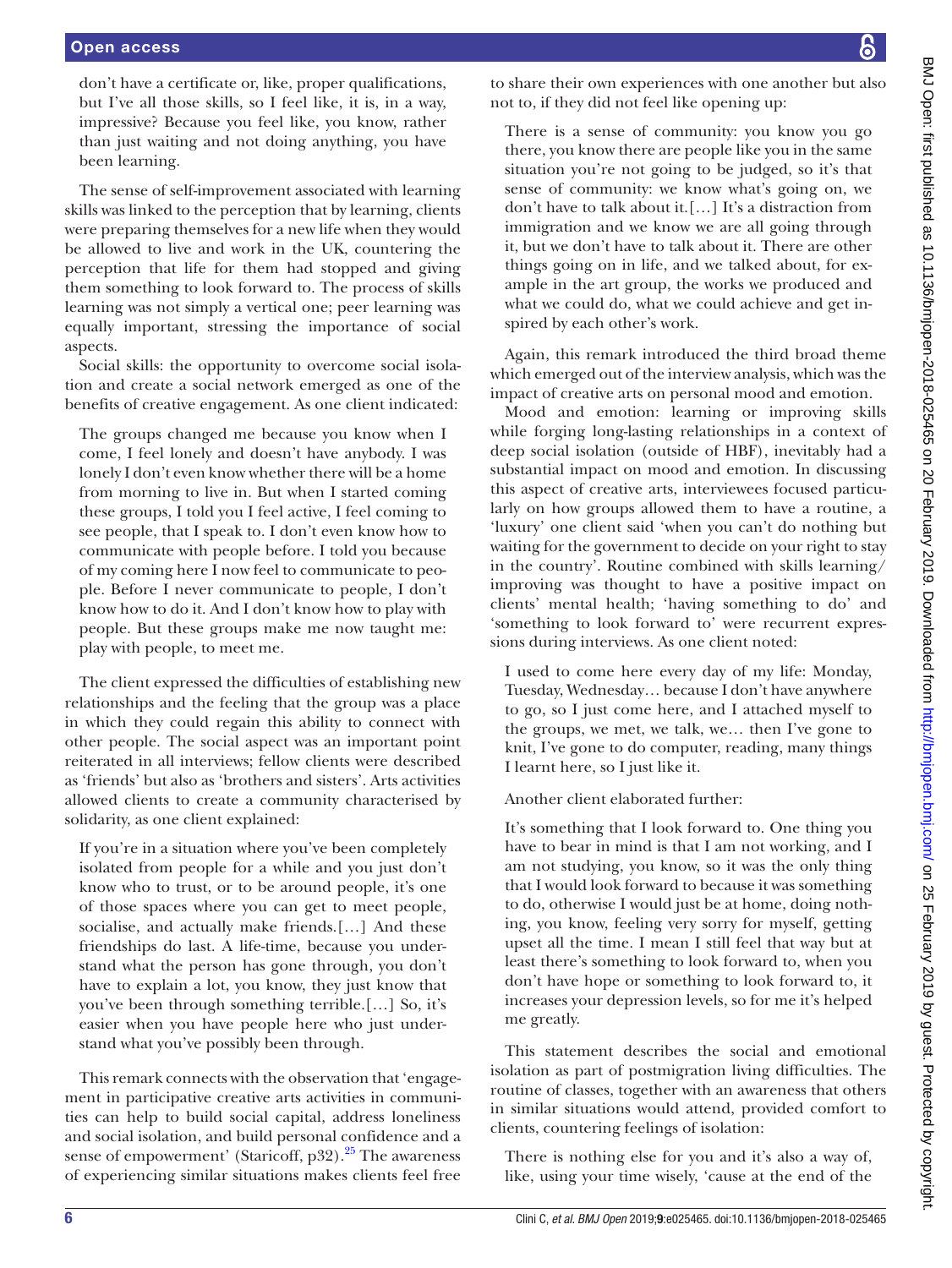day most of the time you're just sitting down doing nothing, and doing nothing slowly begins to affect your mind, your brain, you know you become lazy, you know you literally are just in a four-squared room[…]

The benefits of a routine were increased by inclusion of creative activities that according to clients and volunteers, had a positive impact on mood because they exercised the brain and allowed clients to find a new language to express themselves. As a client stated:

[Attending creative groups] gives you a lot of confidence, you know. And it allows your brain to think outside of the box because I think we are just in that box and… but when you attend these classes, your mind, you know, opened and you learn new things and you want to then learn other things as well.

This comment highlights an important link between arts and feelings; as another stated:

It is more of expressing, more of letting go, it's like getting a spirit out of you, and you don't have necessarily have to tell someone 'I've done this because of that and that, and this', you know. Because sometimes you just don't find the voice to talk about it and, I, as a person am really shy and, you know, I feel easily embarrassed, you know.[…] So… that's why I'm into arts, yes I'm doing arts really.

Clients agreed that the possibility of self-expressing without having to articulate their feelings, helped them grow emotionally and gain confidence. It was not only clients who benefited from CAP; findings also pointed to the positive impact on volunteers, a point stressed by all volunteers when discussing personal experiences.

#### **DISCUSSION**

Creative and cultural activities were observed over a sustained period of 5months. Clients participating in the activities had reached the integration stage of the model of integrated care consequently had been taking part in CAP activities for 2 plus years prior to the research. Activities provided refugees and asylum seekers with new skills, including practical and technical skills, and social and life skills involving language acquisition obtained partly through informal peer learning and mutual support. Learning new skills contributed to the sense of well-being and empowerment experienced by HBF clients. The time spent by the researcher at the HBF was vital for familiarisation with the context, getting to know people involved in the organisation and explaining the research to recruit participants from among clients, volunteers and staff. The fact that several clients attended more than one group per week (2–4) made it possible to forge trusting relationships and recruit coresearchers, allowing them to feel comfortable in speaking their mind. A possible issue here was that the number of groups attended by clients was not accounted for, so it was not evident as to whether

sphere. $41$ 

demonstrating beneficial effects of creative activities on the well-being of refugees/asylum seekers and showed that PAR was an appropriate and 'democratic' means of collaboration between displaced communities and academics (Bradbury,  $p3$ ).<sup>39</sup> In contrast with traditional research where 'academics benefit from the research, but often the people involved hear very little if anything from the researcher again' (Daykin and Stickley, p78), [33](#page-8-14) a core element of PAR is that research should be meaningful and have tangible outcomes for coresearchers as they work together to bring about significant change within their community or society at large. In the current study, client involvement in the research and their decision to organise a public exhibition to showcase their artwork was a means for them to interact with wider society and

actively rewrite the narrative around asylum seekers and refugees, often depicted in negative terms in the public

disciplines: arts-in-health and forced displacement and mental health. It contributed to existing literature by

Activities appeared to positively enhance mood and emotion both for clients and volunteers facilitating CAP groups. Although passive participation was not compared, $28$  active and creative participation in the groups specifically benefited the clients. A key reason was that asylum seeker status in the UK would not have permitted alternative occupation or employment, so clients might not have otherwise left their homes or met people on a regular basis. In keeping with previous research, participants reported that participation in cultural and social activities contributed to their social health, $^{18}$  and aligned with a growing body of evidence<sup>1</sup> to suggest that creative activities enhanced mental wellbeing, $19-27$  helping clients to develop self-confidence and resilience. $21$  Client preferences for activities indicated that singing was their favourite group, followed by photography, art and textiles. Singing was regarded as beneficial because it allowed people to meet socially and work collaboratively, aspects considered important in countering loneliness. Findings aligned with a recent qualitative study indicating that choral singing promoted improvements in social, emotional, physical and cognitive functioning and that benefits were experienced similarly irrespective of age, gender and nationality. $40$  In the current study, photography, art and textiles were praised by clients for the skills taught and although social aspects were relevant, skills that allowed participants to continue activities at home (eg, sewing and drawing) were highly valued. Interviewed staff were asked to comment on the popularity of activities, and although the order was the same as that of clients, they were not asked their opinion on which were most beneficial. The current study bridged the gap between two research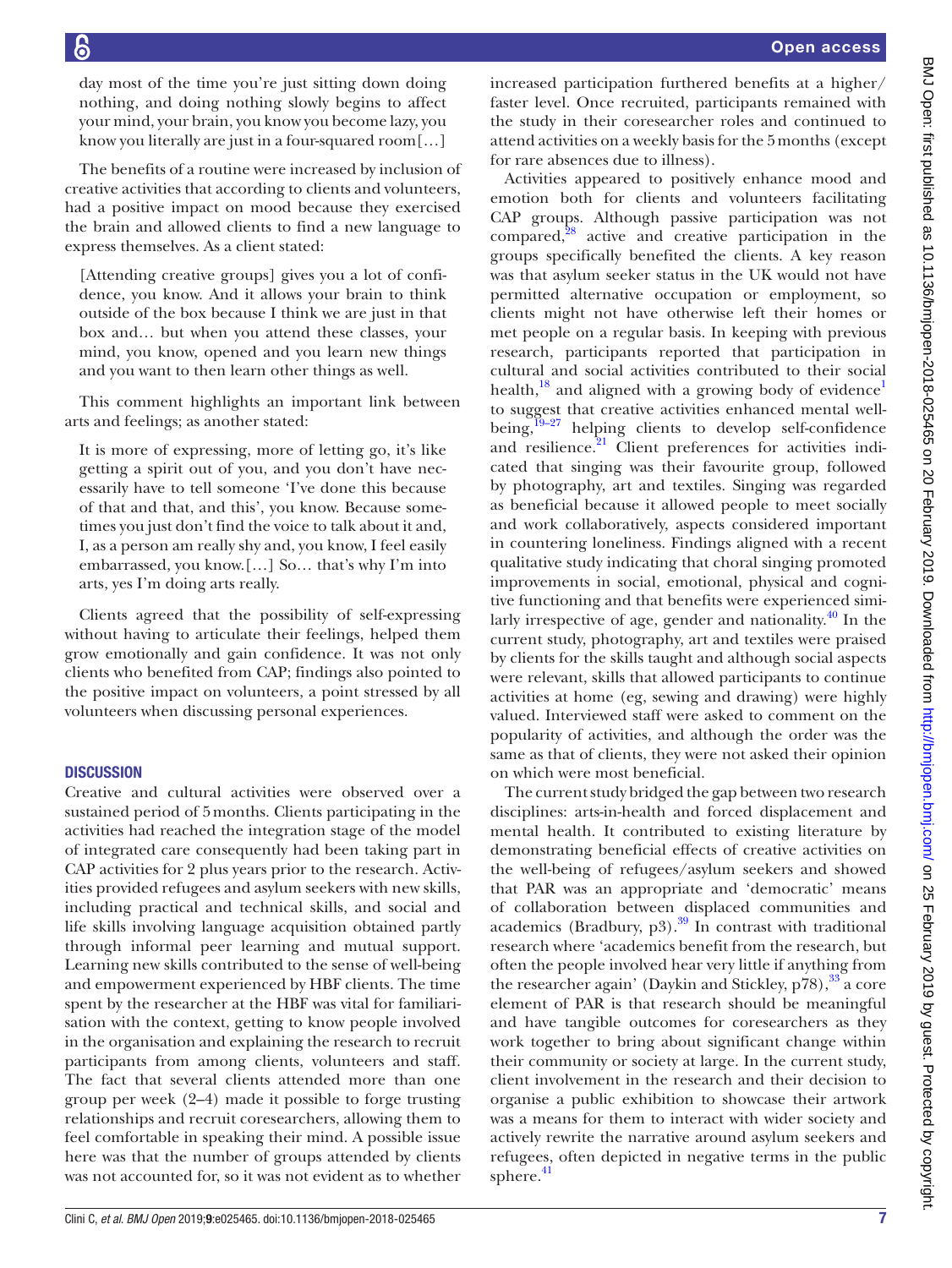Adopting a PAR approach is important when working with immigrant communities as it ensures that the research question is of 'genuine importance' (Vaughn and Jacquez,  $p118$ ,<sup>34</sup> and facilitates translation of research findings into 'actions that will benefit the community' (Vaughn and Jacquez, p119). $34$  PAR was particularly useful when conducting research with refugees/asylum seekers with PTSD and other mental health issues because the process of involvement as coresearchers countered client isolation and built social capital through regular meetings. In helping to interpret findings, clients acquired research methods skills (eg, drafting interview guides, conducting focus groups and discussing data) and organisational abilities (event/exhibition). Participating in the research and disseminating findings gave clients a sense of agency and ownership of the project that enhanced self-confidence and feelings of empowerment, one of the pillars of PAR especially when community based (Blumenthal,  $p2$ ).<sup>35</sup> Participation provided a positive means of expression countering their refugee/asylum seeker status that otherwise, rendered them effectively powerless.

In terms of study weaknesses, the greater number of female than male participants was probably due to the fact that most creative groups were led by female volunteers (2m, 8f). Most clients attending these groups were also female except for singing, where numbers were approximately equal (although only one male choir member took part in a focus group). Given the nature of the singing activity, conversation was limited to the first minutes before arrival; once rehearsals had started, it was difficult for the researcher to form relationships with clients. It was also possible that some activities were seen by clients as gender-neutral (eg, photography or singing), but others such as working with fabrics and soft materials (eg, wool and cloth) may have been seen as a predominantly female activity; male participants might have been more comfortable working with harder materials (eg, wood and metal). It was generally more difficult to engage male participants in the research; a possible reason for this was female clients might have found it easier to relate to the female researcher. A further weakness was low attendance for focus groups possibly due to difficulties of organising them at convenient times for everyone, given changing client circumstances (eg, interviews for benefits and housing). More clients expressed an interest than those who participated, nevertheless were happy to informally discuss topics debated. Others wanted to be kept in the loop without participating in focus groups and interviews, so research methods were discussed informally during meetings between researcher and clients.

#### **CONCLUSIONS**

This study expanded on arts-in-health and collaborative research approaches by exploring the effects of cultural and creative activities on the health and well-being of refugees and asylum seekers. Creative activities at HBF

provided opportunities for clients to socialise and develop new relationships based on respect and mutual recognition. In turn, these opportunities countered loneliness and allowed refugees/asylum seekers to develop a sense of belonging in a safe space. The opportunities further supported freedom of expression and the possibility of developing a new identity to counter the negative stereotype of being viewed as a refugee or asylum seeker, $41$ leading to sustained improvements in positive mood and self-confidence, and countering anxiety, depression and other mental health issues. By focusing on the relationship between arts, well-being and forced displacement and in keeping with PAR, the study actively changed the narrative surrounding refugees/asylum seekers and gave an understanding of how to improve conditions for forcibly displaced people through opportunities for social connectivity, creative thinking and employment skills. It is recommended that other refugee/asylum seeker organisations could use the interview questions generated by the study or develop their own, following PAR guidelines, to appraise and improve migrant provision particularly in terms of upskilling peer-learning. If scaled up across the UK, programmes of creative activities for migrants could reduce pressure on health and social care services and help to address the social determinants of health inequality.<sup>16</sup> Research outputs have wider implications for policy development, for example by the United Nations Refugee Agency, WHO and other government and non-government agencies.

#### Twitter @h\_chatterjee

Contributors CC, LJMT and HJC made substantial contributions to the conception and design of the work; drafting and critically revising the work for intellectual content and the final approval of the version published. CC conducted the acquisition, analysis and interpretation of data for the work. All authors agree to be accountable for all aspects of the work. We would like to thank the clients, volunteers and staff who were coresearchers in the project.

Funding The work was supported by the Global Challenges Research Fund (GCRF) Grant reference: ES/P003818/1 PI: HJC.

Competing interests None declared.

Patient consent for publication Not required.

Ethics approval The study gained approval from UCL Ethics Committee (Ethics Application 4526/002 Codeveloping a method for assessing the psychosocial impact of cultural interventions with displaced people: towards an integrated care framework) to carry out the research with potentially vulnerable participants.

Provenance and peer review Not commissioned; externally peer reviewed.

Data sharing statement Due to the confidential nature of the human participant data, it will not be freely available via free access databases. Any request for data should be addressed directly to the corresponding author.

Open access This is an open access article distributed in accordance with the Creative Commons Attribution Non Commercial (CC BY-NC 4.0) license, which permits others to distribute, remix, adapt, build upon this work non-commercially, and license their derivative works on different terms, provided the original work is properly cited, appropriate credit is given, any changes made indicated, and the use is non-commercial. See: [http://creativecommons.org/licenses/by-nc/4.0/.](http://creativecommons.org/licenses/by-nc/4.0/)

#### **REFERENCES**

<span id="page-7-0"></span>1. All-Party Parliamentary Group on Arts, Health and Wellbeing (APPGAHW). Creative Health: The Arts for Health and